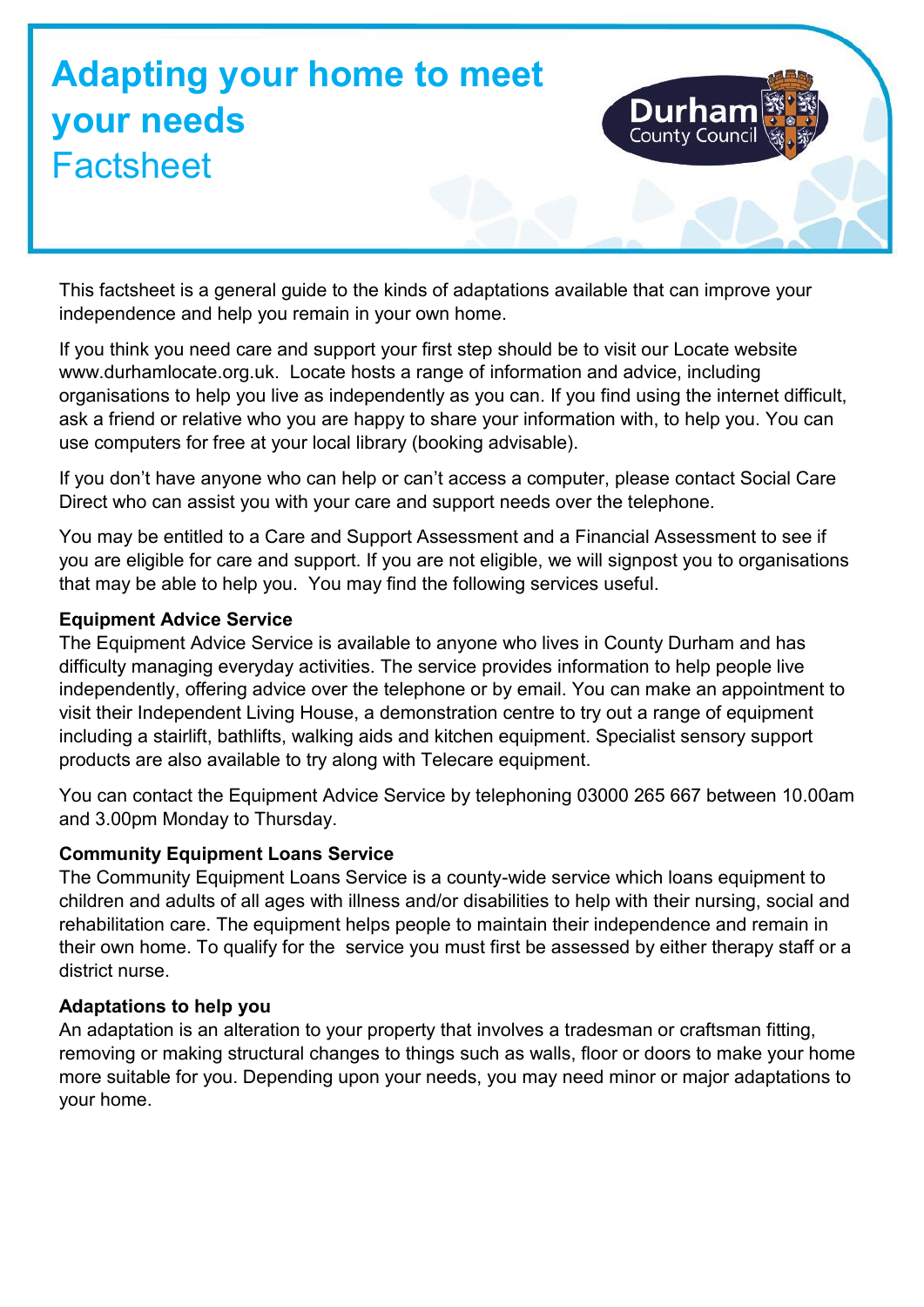#### **Minor adaptations**

Some examples of these are grabrails, handrails, stair handrails or alterations to steps. If you are assessed as having eligible needs the adaptations are funded by Durham County Council or your housing provider. You may be referred to a handy van service or your local housing provider who will arrange to carry out the minor adaptation.

#### **County Durham Handyperson and Minor Adaptations Service**

This service can offer direct assistance with small repairs and minor adaptations that will reduce the risk of falls. Grabrails can be purchased from the service. To find out if you are eligible for the service telephone 0300 456 2220.

#### **Local housing provider**

In some cases your housing provider or landlord may carry out minor adaptations contact them directly to discuss your needs.

#### **Major adaptations**

Major adaptations to your home such as the installation of access ramps, stairlift or bathroom alterations can be provided if you are assessed as having eligible needs, and the adaptations are necessary and appropriate to meet those needs.

Your housing provider may carry out and pay for the work or may refer you for a Disabled Facilities Grant. If you own your own home or rent from a registered provider or private landlord then you may be eligible for a Disabled Facilities Grant. Disabled Facilities Grants are means tested and are governed by housing legislation.

Durham and Darlington Home Improvement Agency manage the Disabled Facilities Grant programme and will therefore arrange and manage any work on your behalf and will be your main contact should you be eligible for a grant.

All works for a Disabled Facilities Grant must be deemed reasonable and practicable by the housing service.

#### **How long will it take for major adaptations to be made?**

The length of time to carry out the necessary adaptations will depend on the work required. For example a stairlift or shower installation could be made within three or four months of referral, however, an extension could take over nine months due to technical design and planning arrangements.

#### **Who pays for major adaptations?**

Some housing providers pay for the works to their own properties, whilst others expect you to apply for a Disabled Facilities Grant. Your Occupational Therapist will know where to send any recommendation for adaptations.

If you apply for a Disabled Facilities Grant a 'means test' will be carried out. This will determine if you are entitled to a full grant or if you have to pay a contribution towards the cost of the works. If you are required to pay a contribution and cannot afford to pay it, there may be charitable or benevolent funding available to assist you.

The Home Improvement Agency will help you with this. Major adaptations for children are not means tested.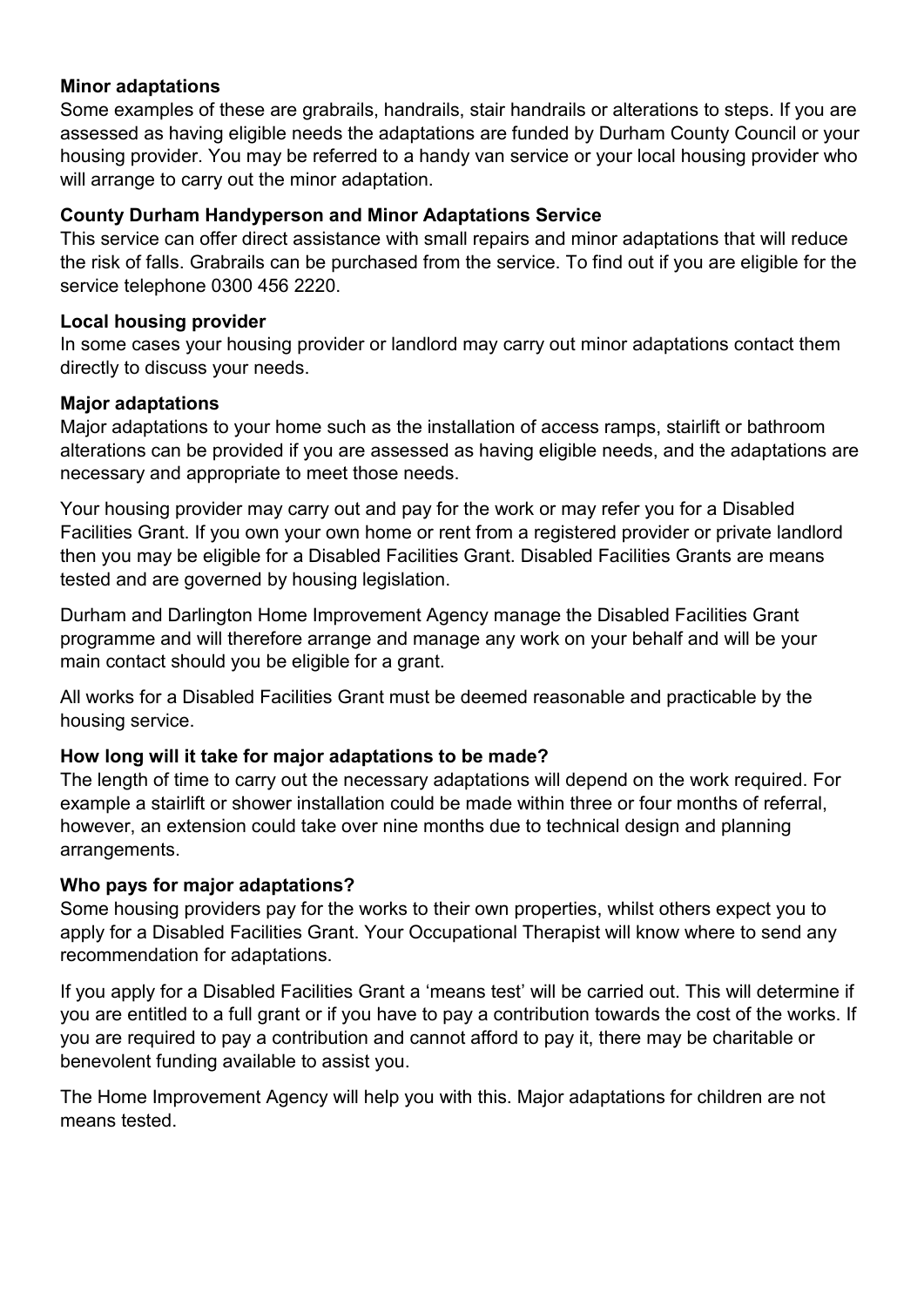# **Housing legislation and the Disabled Facilities Grant**

Housing legislation means that if you are eligible for adaptations to your home this will also include adaptations to remove, or help you to overcome any obstacles, which prevent you from moving freely into and around your home.

This means that if you apply for a Disabled Facilities Grant, the proposed adaptations must ensure that you have reasonable access into your home, to the main habitable rooms within your home – such as the living room and bedroom, and to a bathroom or shower room in which there are suitable facilities for washing and/or showering.

Works that are eligible for Disabled Facilities Grant are those that are essential to meet your needs and not necessarily those requested by you or your family.

The following are some of the types of work that fall within the eligibility criteria:

# **1. Access to, from and around your home**

The council will normally ensure a disabled person has safe and suitable access to either the front or rear of their property. This will be with the provision of a ramp. In certain circumstances an external step lift may be necessary. Doorways may need to be widened to facilitate access through the external door and into the main habitable rooms e.g. the main living room, bathroom and bedroom.

Ramps will be considered if:

- A wheelchair is used all the time
- Mobility is very restricted or unsafe
- The existing steps cannot be adapted with minor adaptations to ensure safety

**Please note:** The council are unable to provide ramping or storage for privately purchased scooters.

In some circumstances access to a garden may be provided, however this does not include access to patio or grassed areas.

# **Dropped kerbs**

If you would like to request kerbs be dropped near your home please telephone the Highways Action Line on 03000 26 1000. They will log your request, which the council will then consider.

# **2. Getting up and down stairs**

A stairlift or through floor (vertical) lift can be provided to ensure safe access to essential facilities i.e. bedroom, bathroom and toilet.

Essential means there is no other solution. If, for example, a ground floor room can be used as a bedroom and there are toilet and bathing facilities on the ground floor, provision of a stairlift or through floor lift would not be considered.

Lifts will be considered when:

- The disabled person cannot use the stairs safely and independently and is assessed as being able to use a lift safely now and in the future
- The layout and construction of the house allows it

Any medical condition would be taken into account when the council decide if a stair or vertical lift is a suitable solution. If your medical condition would make using a stair or vertical lift unsafe alternative solutions would be suggested.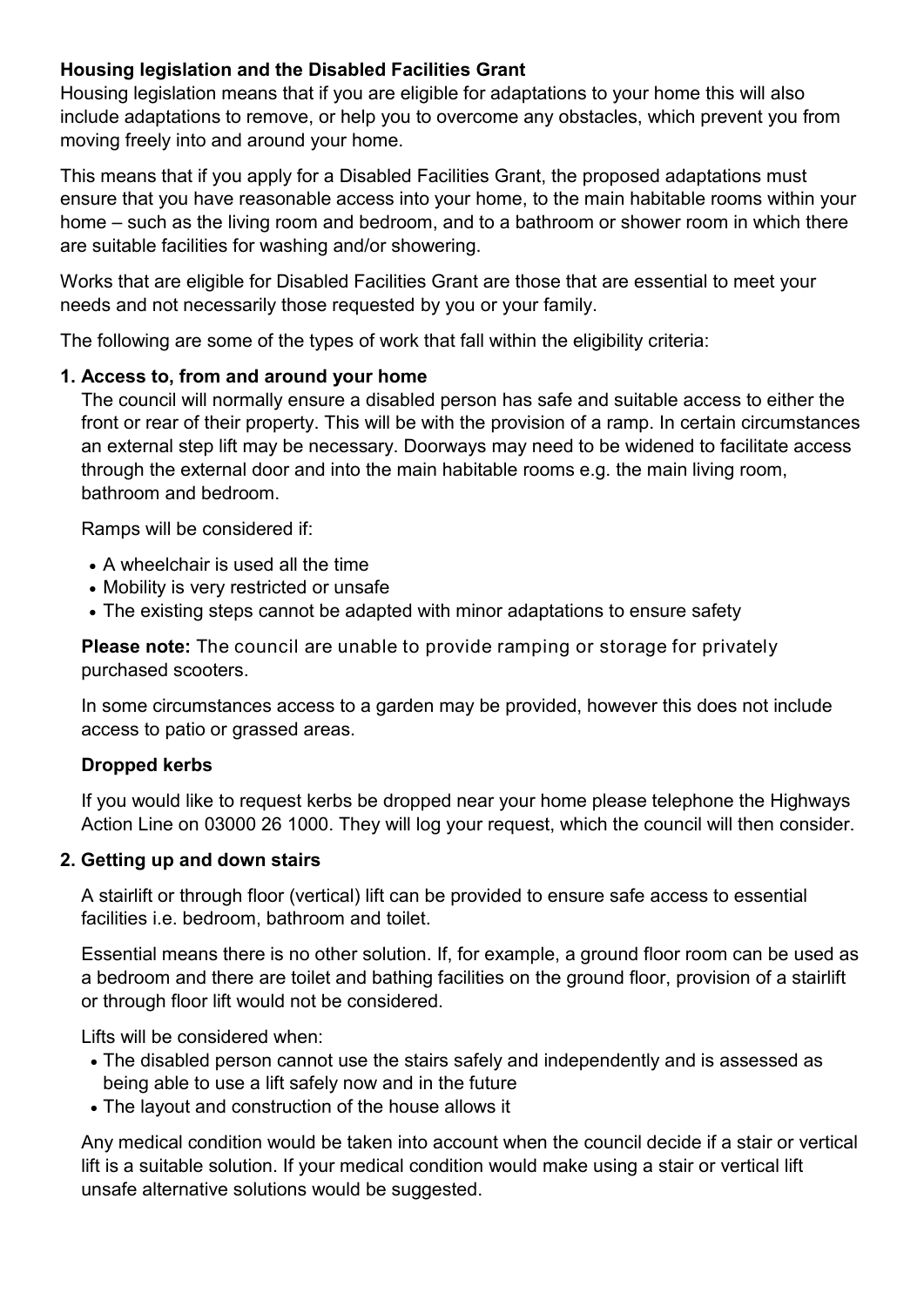# **3. Bathroom adaptations**

Access to and provision of bathroom adaptations are generally the most needed adaptations by disabled people. Adaptations of this nature generally involve the following:

- Rearranging bathroom facilities to allow a better space for movement around the bathroom
- A shower over the bath
- Removal of the bath and installation of a level access shower

We will consider a bathroom adaptation where the provision of equipment does not meet the individual's need and:

- A person is permanently disabled
- He or she is unable to keep themselves clean due to a physical disability
- The disabled person who is a carer for others and is at risk of injury (Disabled Facilities Grant does not provide for carers needs)
- An over bath shower may be installed where the disabled person is able to get in and out of the bath safely for the foreseeable future and bathing equipment is considered inappropriate due to the user's degree of functional loss or medical condition
- A level access shower maybe considered where bathing equipment or other adaptations are not appropriate and there is risk to independence

# **Downstairs toilet**

In certain circumstances a downstairs toilet may be installed. This would be instances when:

- The user cannot get to the existing toilet at all
- Mobility is so restricted that they cannot always get to the toilet in time
- A commode or chemical toilet is not an appropriate long-term solution
- No other form of adaptation would be suitable, e.g. a stairlift

# **Upstairs toilet**

An upstairs toilet would only be funded in extremely exceptional circumstances through a Disabled Facilities Grant. Assistance will be considered if:

- The medical condition means that they need to use the toilet frequently
- A commode is not an appropriate solution.

# **4. Kitchen adaptations**

Where somebody other than the disabled person does and will continue to do the cooking and preparation of meals, only certain adaptations will be carried out to the kitchen for the disabled person. This is to allow the person to prepare light meals or snacks.

These adaptations may be lowering a worktop with power points for a microwave and kettle.

Where the disabled person lives alone or has to prepare meals for someone they care for, more extensive kitchen alterations may be carried out. This could involve adjusting the height of the sink, ensuring relevant cupboards and work surfaces are at an appropriate height, positioning the cooker at an appropriate height and location to suit the disabled person and providing accessible space for a refrigerator. Sockets and switches can be repositioned as necessary.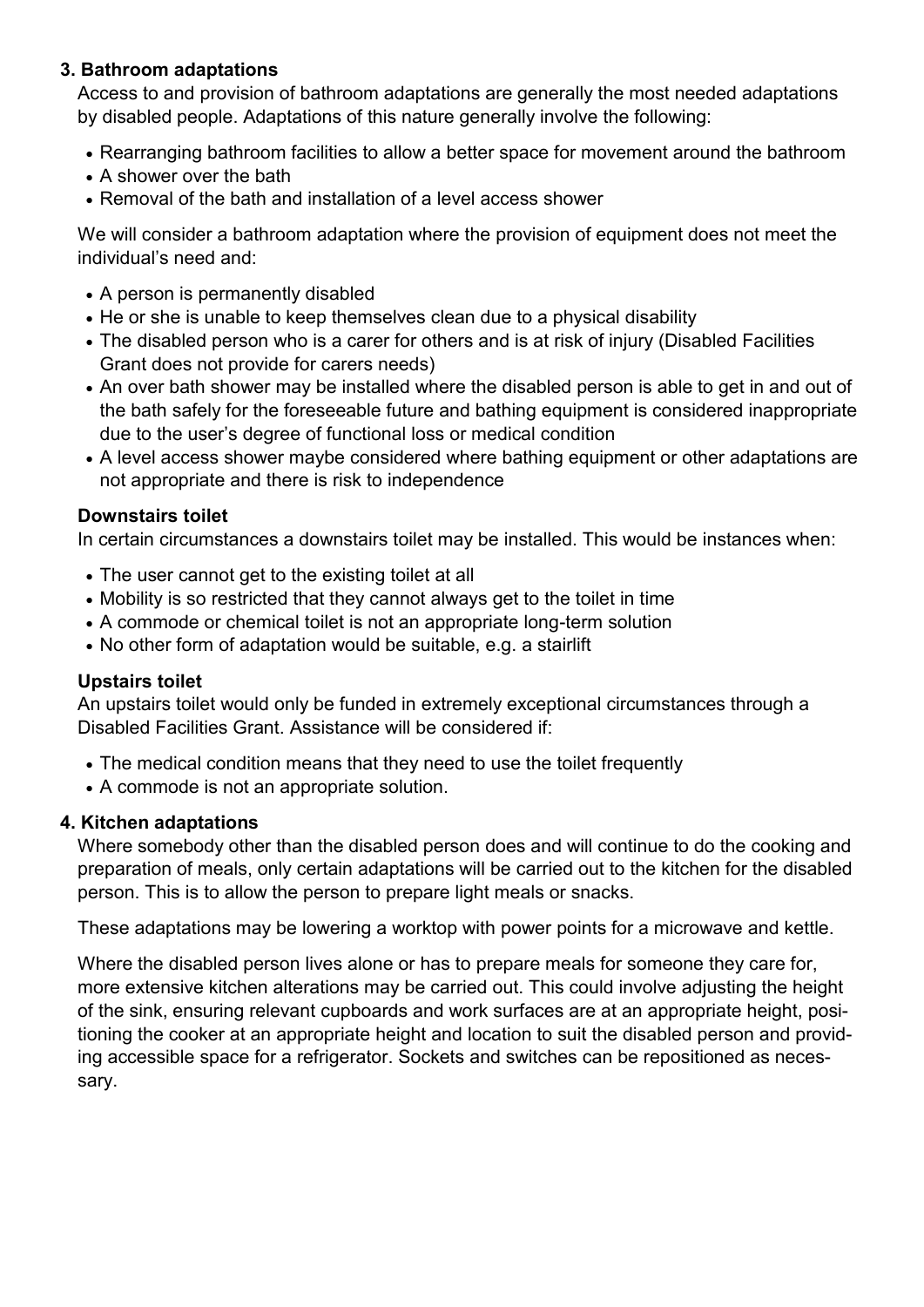# **5. Making a dwelling safe**

Adaptations can be provided to minimise the risk of harm caused by a disabled person to either themselves or people living with them. They can be designed to minimise the risk of danger where a person's disability causes them to act in a boisterous or violent manner, damaging the house, themselves and perhaps other people.

Adaptations of this nature could be in the form of specialist lighting, toughened or shatterproof glazing to windows in the parts of the dwelling the disabled person has normal access to and the installation of guards around such things as fires or radiators to prevent harm.

Provision of specially made safety gates may be considered if stairs are hazardous because of the disability, and commercially available gates are not suitable. In some circumstances reinforcement of walls and floors may be needed to prevent self-injury.

#### **6. Alternative means of heating**

Where there is inadequate or no heating system, or where the existing heating arrangements are unsuitable to meet the disabled person's needs, a heating system may be provided.

Adaptation or installation of heating systems will only be provided in rooms which the disabled person normally uses i.e. a living room, a bedroom and a bathroom.

The installation of central heating to the dwelling will only be considered where the wellbeing and mobility of the disabled person would otherwise be adversely affected. This would include people with specific medical conditions, which severely affect body temperature, and there is evidence that a lack of heating would lead to a serious deterioration of the condition.

Assistance may be given where:

- The user demonstrates a physical inability to manage the existing heating system (e.g. solid fuel)
- The user has no family or carer able to maintain the existing heating system, and it is not possible to provide fire-lighting or home support services

In cases of severe breathing difficulties, medical evidence may be requested to confirm the severity of the symptoms in relation to the heating system.

The maintenance of your heating system is the responsibility of the property owner or housing provider. For further information about replacing your solid fuel heating system contact Durham and Darlington Home Improvement Agency on 03000 268 000 or by email on [ddhia@durham.gov.uk](mailto:ddhia@durham.gov.uk)

For information on cavity wall and loft insulation schemes contact Durham County Council on 03000 260 000.

# **7. Heating, lighting and power controls**

Adaptations may take place to ensure a disabled person has full use of heating, lighting and power controls in their home. This may include the relocation of power points to make the power points more accessible, the provision of suitably adapted controls and the installation of additional controls.